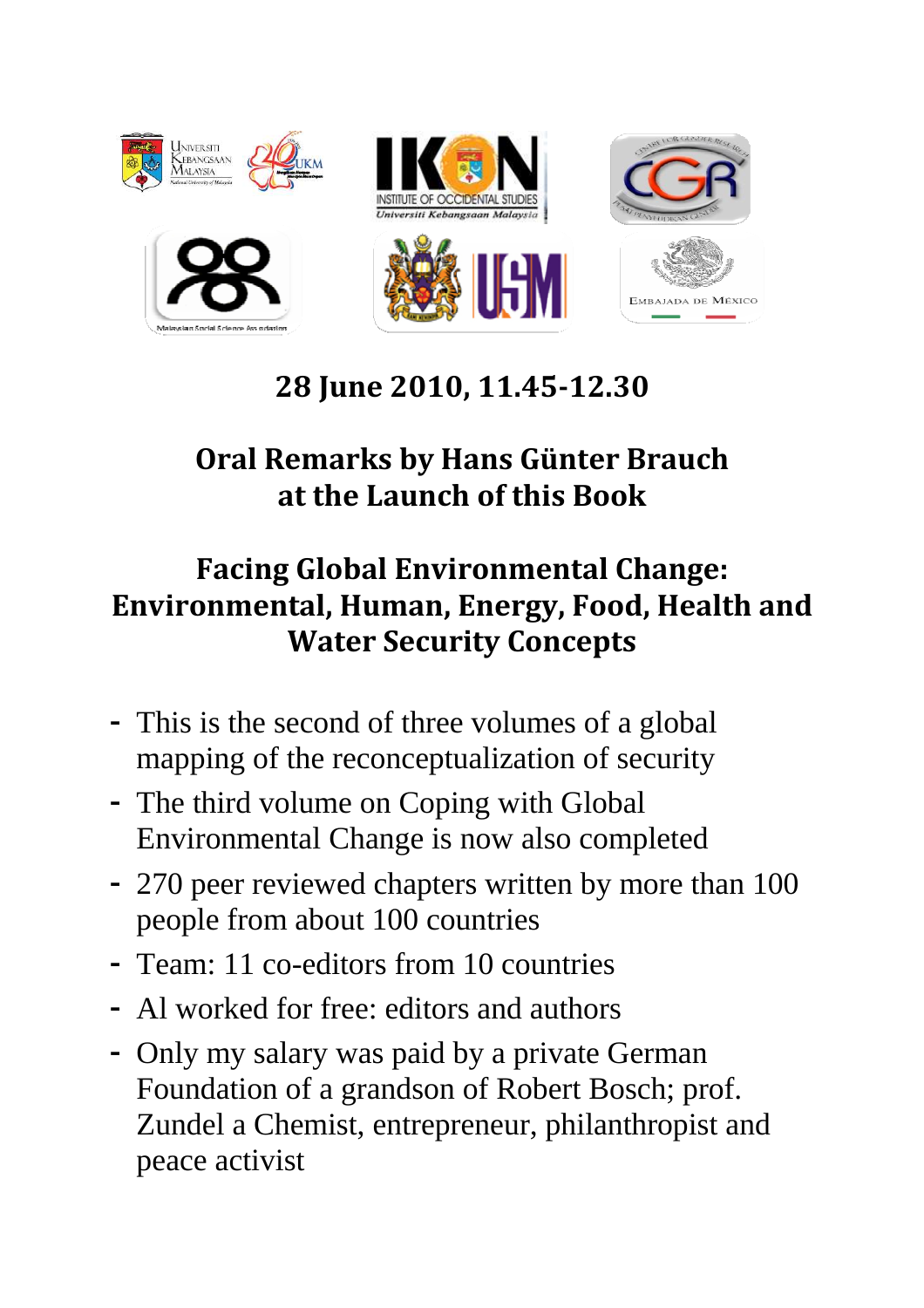- **-** No bureaucracy, no big staff, no assistants
- **-** Authors like Dr. Zarina Othman who came to our conference, and spent much time and energy to respond to the reviewers comments from many disciplines and regions
- **-** The personal benefit for me if I may say was that I met Ursula the second coeditor and that se became gradually more, partners with very different approaches, assessments and opinions but this contributes to progress, constant intellectual challenge
- **-** The **first step** is to get these books into print and
- **-** The **second** is to get them to the readers globally **many who cannot afford such books**
- **- Last week the first step was completed:** 
	- o The third volume with some 1800 pages is done and the index is being done now
- **- And the second step was launched: with a Book aid project funded by a grant by the German Federal Ministry of Science and Education** 
	- o 150 volumes: valued some 40.000 Euros
	- o Will go this week to 110 libraries in 69 countries in Africa, Asia and Latin America
	- o 4 will go to Malaysia and two of them to UKM
		- To thank UKM for your local hospitality to build scientific partnership and personal friendschip
		- The third will go to the National Library of Malaysia
		- And the fourth to USM in Penang.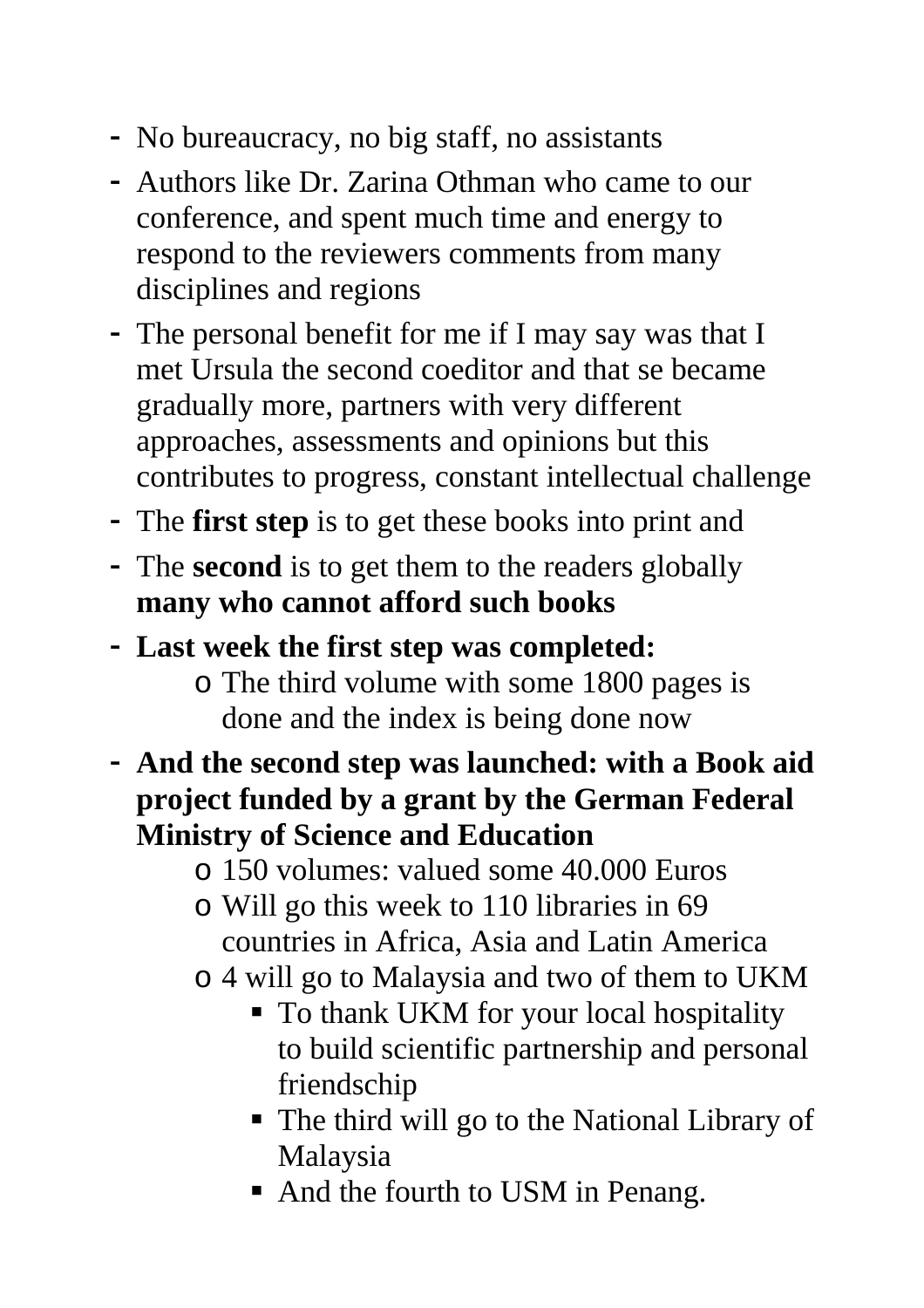- **-** A third step is to make these texts available in many other languages so that students can read them easily and also afford them to buy.
- **-** So far we have three translation of selected parts
	- o In Turkish: our author from Ankara now Rector or VC in Istanbul
	- o In Spanish: 20 US Dollars (free of charge)
	- o In Greek: 2 special issues of journal Agora (the first is in press now)
- **-** Thus also an edition in your language Beharsa (Malaysia) is possible
- **-** The project is based on partnership and trust not on greed and profit making.
- **-** Springer has granted in each case the copyright free of charge and in each case (besides us, Ursula and me and other coeditors) the other coeditors who oversea the translation and production or the next coeditors.
- **-** We are not interested in money but in the distribution of knowledge and to make it accessible as widely as possible for the students to bring the messages to the teaching at universities and later at the schools as well.
- **-** I am not nor have I ever been or will be an employee of Springer, the second largest scientific publisher in the world,
- **-** I am willing to consider proposals for the Hexagon Series on Human, Environmental Security and peace from all parts of the world based on two conditions:
	- o They must be of high quality;